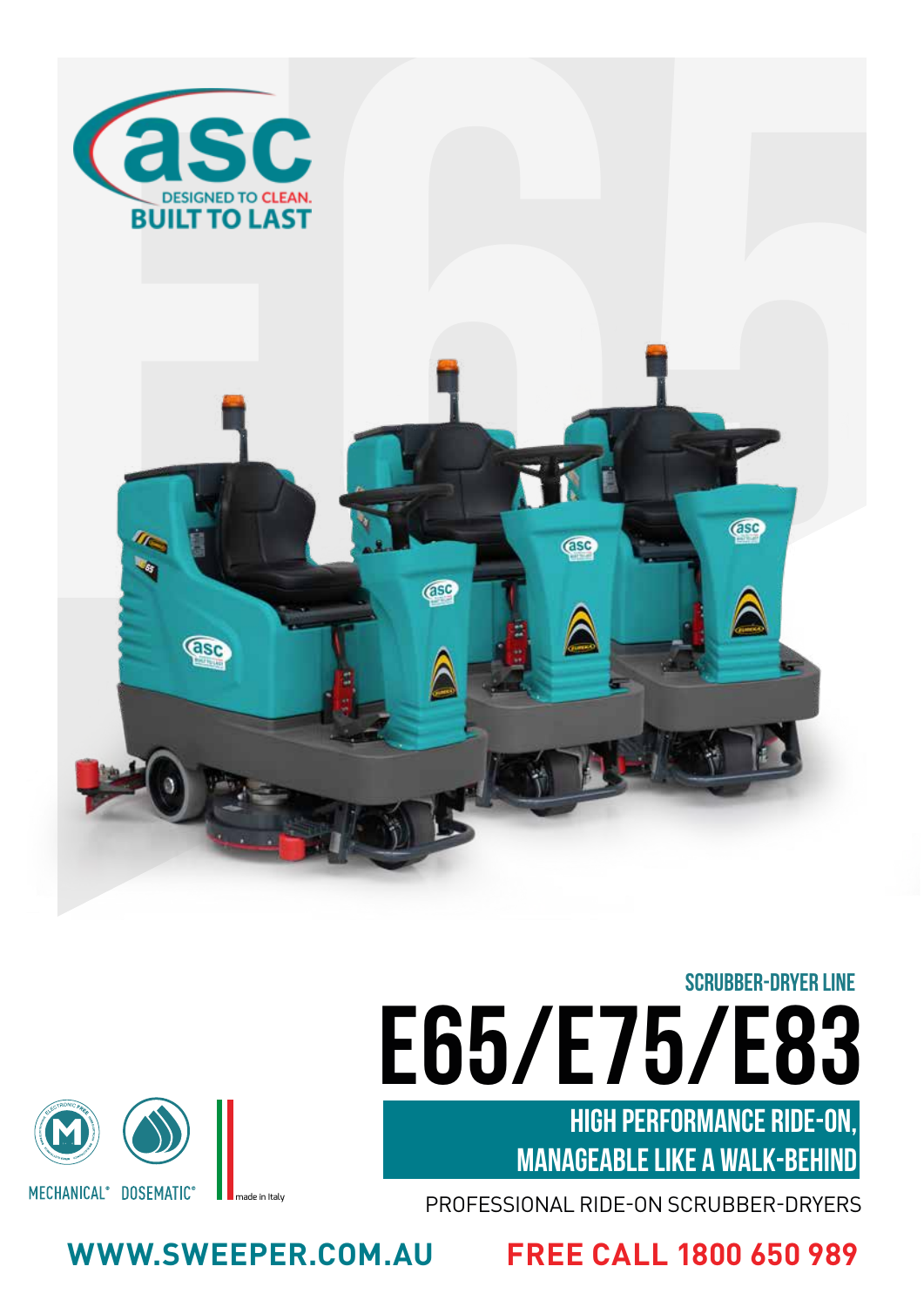## **ASC EUREKA E65/E75/E83 PROFESSIONAL RIDE-ON SCRUBBER-DRYERS**

The ASC Eureka E65, E75, E83 ride-on scrubber dryers have been designed following the M – mechanical philosophy. These machines keep electronics to a minimum and are designed to be extremely easy to use and maintain.

They have a compact design and respective cleaning paths of 65 cm, 76 cm and 83 cm. With a forward speed of 6 km/h they guarantee an hourly productivity rate of up to 5.000 m2/h.

Agile, quick, and productive, the ASC E65, ASC E75 and ASC E83 are a modern alternative to bulky walk-behind scrubber-dryers or outdated, large ride-on units. Furthermore, these models offer the economic advantage of 4 hours of non-stop uptime, thanks to the optimization of energy consumption.

Contained dimensions enable the machines to pass through standard doorways and be transported in elevators.

A complete set of standard accessories and a competitive price point complete the many benefits of these wonderful Eureka scrubber-dryers from the Mechanical series, loved by operators for their ease of use and reliability



## **ENERGY OPTIMIZATION**



Thanks to the optimization of energy consumption, the batteries of the ASC E65/ ASC E75/ ASC E83 can provide a non-stop uptime of 4 hours. The practical onboard battery charger guarantees an efficient charge cycle.

## **TRACTION MOTOR**



The traction motor is sealed and protected by a robust steel bumper which also incorporates an anti-tilt device. The tyre of the drive wheel is made of non-marking and anti-skid polyurethane.

## **VACUUM MOTOR**



The vacuum motor is powerful and extremely silent, making these machines particularly appreciated in noise sensitive environments such as hospitals and care homes. Its protected by a double stainless-steel filter which is easy to remove and clean.

### **DOSEMATIC® TECHNOLOGY**



The DoseMatic® kit (optional) allows real time adjustment of the percentage of detergent being delivered to the floor, for optimum results, without waste.

## **FEATURES**

- Maximum gradient 20%
- Non-marking, anti-skid polyurethane wheels
- Onboard battery charger
- Battery protection device
- Cleaning solution flow from 0 to 3,5 L/min
- Recovery tank maximum level detector
- Ergonomic opening to fill clean water tank
- Water pick up tube easy to inspect and maintain
- Rapid substitution of the tank gaskets
- Anti-tilt bar
- Adjustable seat fitted with weight sensor
- Reverse beeper
- Low noise level: 63 Db
- Low center of gravity for enhanced stability
- Competitive price point
- Eureka drying system, with squeegee blades in Linatex® / OLIRES®
- Self-levelling splash guard, can be put in lock position for during pre-scrubbing

## **WWW.SWEEPER.COM.AU FREE CALL 1800 650 989**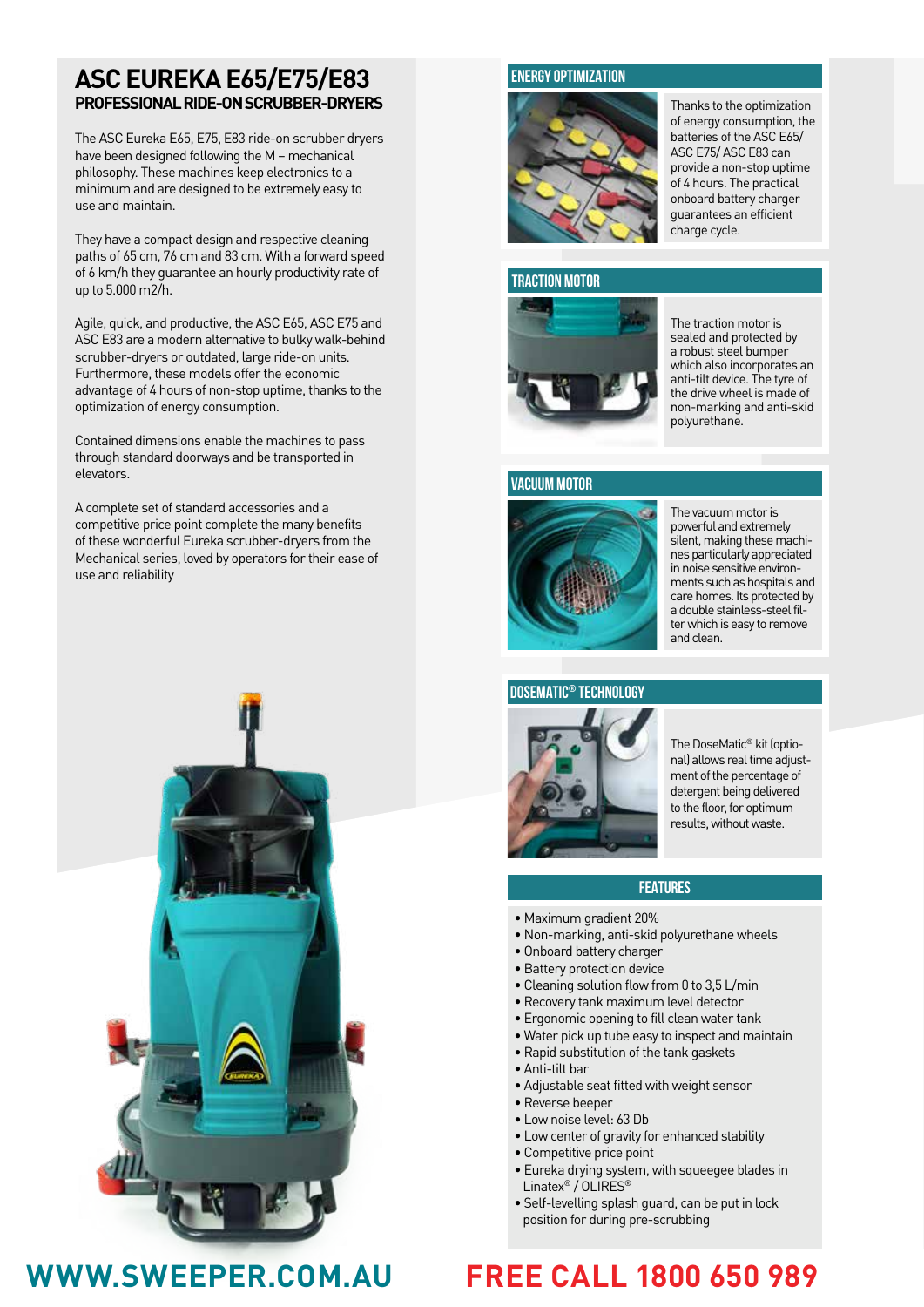## **EASY AND INTUITIVE CONTROLS**

The controls are extremely intuitive and easy to use, making it possible for any operator to use the machine without the need for demanding and costly training.



## **HIGH CAPACITY TANKS**

High capacity tanks extend uptime, limiting the frequency of time-consuming stops to empty and refill. The stainless-steel debris basket fitted in the recovery tank divides the wastewater collected, separating out solid debris.





The ASC E65, ASC E75 and ASC E83 are also available in a Chrome® version, with the frame, scrub deck, squeegee, and metal components made of stainless steel, this version is perfect for highly corrosive environments.



## **WWW.SWEEPER.COM.AU FREE CALL 1800 650 989**

## **CHROME® TECHNOLOGY AUTOMATIC SQUEEGEE UNCOUPLING AND SWINGUARD®**

Thanks to Swinguard® the squeegee glides along edges and angles as if it were on a rail. On accidental impact the squeegee's automatic uncoupling mechanism protects both the machine and the environment being cleaned.